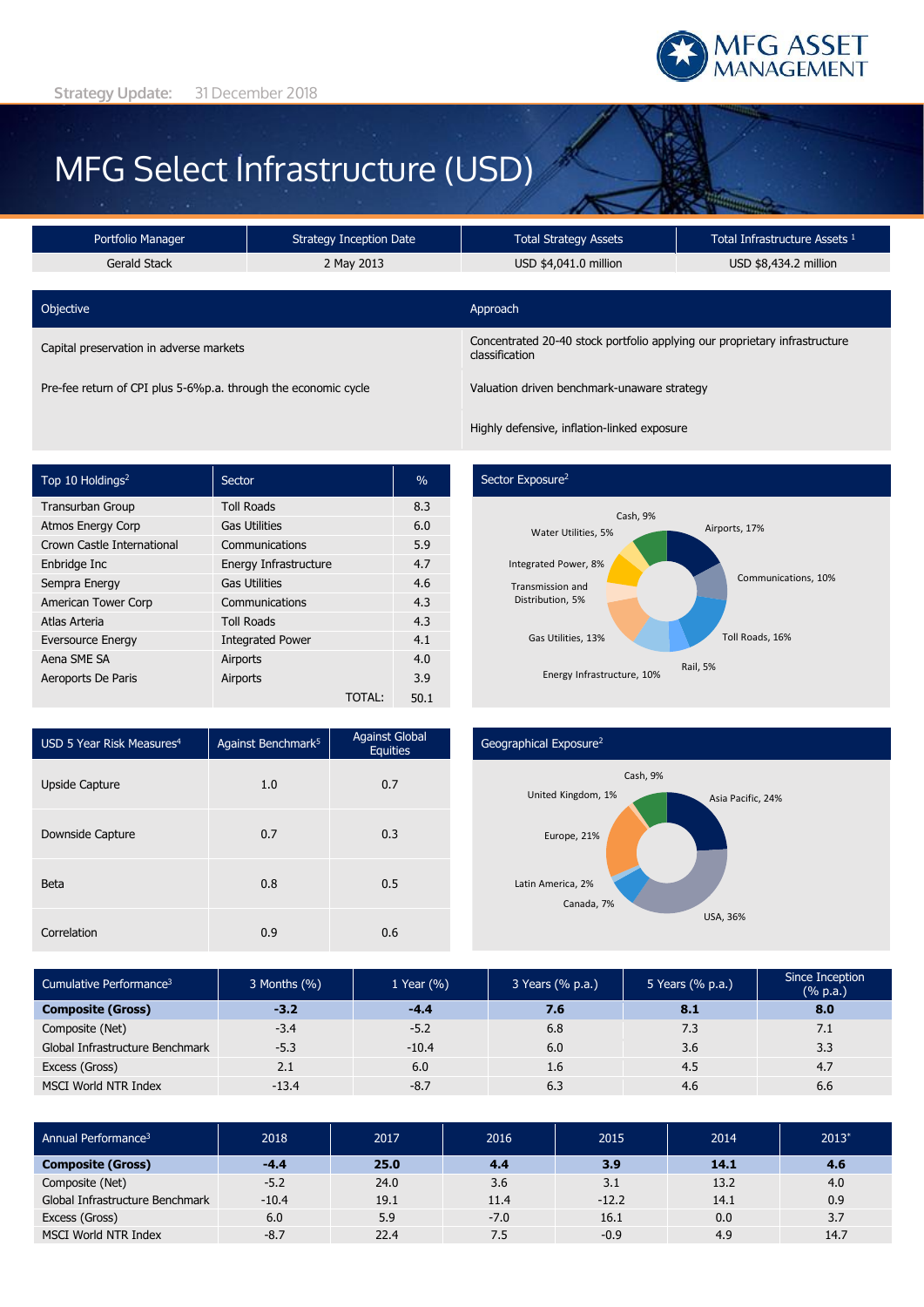1 Comprised of all Infrastructure Strategies.

2 The data is based on a representative portfolio for the strategy. Refer to the GIPS Disclosure below for further information. Sectors are internally defined. Geographical exposure is by domicile of listing.<br>Exposures may

3 Returns are for the Select Infrastructure Composite and denoted in USD. Performance would vary if returns were denominated in a currency other than USD. Refer to the GIPS Disclosure section below for further information. Composite (Net) returns are net of fees charged to clients and have been reduced by the amount of the highest fee charged to any client employing that strategy during the<br>period under consideration

4 Risk measures are for the Select Infrastructure Composite before fees. The Global Equity Index is the MSCI World NTR Index.

5 The Benchmark or Global Infrastructure benchmark is comprised of the following: from inception to 31 December 2014 the benchmark is UBS Developed Infrastructure & Utilities Index NTR Index and<br>from 1 January 2015 onwards replaced on 1 January 2015 with the S&P Global Infrastructure Index NTR. \* Returns are only for part year.

#### **IMPORTANT NOTICE**

This material is being furnished to you to provide summary information regarding Magellan Asset Management Limited 'doing business as'/'trading as' MFG Asset Management ('MFG Asset Management') and an investment fund or investment strategy managed by MFG Asset Management ('Strategy'). No distribution of this material will be made in any jurisdiction where such<br>distribution is not authorised or is unl which such an offer or solicitation is unlawful or not authorized or in which the person making such offer or solicitation is not qualified to do so. This material is not intended to constitute<br>advertising or advice of any

The investment program of the Strategy presented herein is speculative and may involve a high degree of risk. The Strategy is not intended as a complete investment program and is suitable only for sophisticated investors who can bear the risk of loss. The Strategy may lack diversification, which can increase the risk of loss to investors. The Strategy's performance<br>may be volatile. The past perform any return from it. There can be no assurance that the Strategy will achieve any targeted returns, that asset allocations will be met or that the Strategy will be able to implement its<br>investment Strategy or achieve its in increase losses. The Strategy will have limited liquidity, no secondary market for interests in the Strategy is expected to develop and there are restrictions on an investor's ability to withdraw and transfer interests in the Strategy. In making an investment decision, you must rely on your own examination of any offering documents relating to the Strategy.

No representation or warranty, express or implied, is made with respect to the correctness, accuracy, reasonableness or completeness of any of the information contained in this material.<br>This information is subject to chan responsible or liable for any losses, whether direct, indirect or consequential, including loss of profits, damages, costs, claims or expenses, relating to or arising from your use or reliance upon any part of the information contained in this material including trading losses, loss of opportunity or incidental or punitive damages.

This material is strictly confidential and is being provided to you solely for your information and must not be copied, reproduced, published, distributed, disclosed or passed to any other<br>person at any time without the pr the written permission of the owner.

United Kingdom - This material does not constitute an offer or inducement to engage in an investment activity under the provisions of the Financial Services and Markets Act 2000 (FSMA). This material does not form part of any offer or invitation to purchase, sell or subscribe for, or any solicitation of any such offer to purchase, sell or subscribe for, any shares, units or other type of investment product or service. This material or any part of it, or the fact of its distribution, is for background purposes only. This material has not been approved by a person authorised under the FSMA and its distribution in the United Kingdom and is only being made to persons in circumstances that will not constitute a financial promotion for the purposes of<br>section 21 of the FSMA as a result FSMA as it is to be strictly communicated only to 'investment professionals' as defined in Article 19(5) of the Financial Services and Markets Act 2000 (Financial Promotion) Order 2005 (FPO).

<u>United States of America</u> - This material is not intended as an offer or solicitation for the purchase or sale of any securities, financial instrument or product or to provide financial services.<br>It is not the intention o the performance has been reduced by the amount of the highest fee charged to any client employing that particular strategy during the period under consideration. Actual fees may vary<br>depending on, among other things, the a ADV.

The Global Infrastructure Benchmark is comprised of the following: from inception to 31 December 2014 the benchmark is UBS Developed Infrastructure & Utilities Index Net Total Return and from 1 January 2015 the benchmark is S&P Global Infrastructure Net Total Return Index. The benchmark changed because UBS discontinued their index series.<br>The UBS Developed Infrastructure & Utilities Index Net Total Ret

and Utility stocks. Index results assume the reinvestment of all distributions of capital gain and net investment income using a tax rate applicable to non-resident institutional investors who do not benefit from double taxation treaties.

The S&P Global Infrastructure Net Total Return Index is a market capitalisation weighted index that is designed to track 75 companies from around the world diversified across three infrastructure sectors energy, transportation and utilities. Index results assume the reinvestment of all distributions of capital gain and net investment income using a tax rate applicable<br>to non-resident institutional in

#### **GLOBAL INVESTMENT PERFORMANCE STANDARDS (GIPS®) DISCLOSURE**

Magellan Asset Management Limited, doing business as MFG Asset Management in jurisdictions outside Australia and New Zealand, (MFG Asset Management) claims compliance with the Global Investment Performance Standards (GIPS ®)

For the purpose of complying with GIPS, the Firm is defined as all discretionary portfolios managed by MFG Asset Management, excluding portfolios managed by subsidiaries operating as distinct business entities.

The Global Select Infrastructure composite is a concentrated global strategy investing in strictly defined or "pure" infrastructure companies, (typically 20-40). The filtered investment universe is comprised of stocks that 1. generate reliable income streams 2. benefit from inflation protection and 3. have an appropriate capital structure. The investment objective of the strategy is to minimise the risk of permanent capital loss; and achieve superior risk adjusted investment returns over the medium to long-term. The composite was created in May 2013.

To achieve investment objectives, the composite may also use derivative financial instruments including, but not limited to, options, swaps, futures and forwards. Derivatives are subject<br>to the risk of changes in the marke leveraging effect, which may increase the volatility of the composite and may reduce its returns.

A copy of the composite's GIPS compliant presentation and/or the firm's list of composite descriptions are available upon request by emailing client.reporting@magellangroup.com.au

The representative portfolio is an account in the composite that closely reflects the portfolio management style of the strategy. Performance is not a consideration in the selection of the representative portfolio. The characteristics of the representative portfolio may differ from those of the composite and of the other accounts in the composite. Information regarding the representative portfolio and the other accounts in the composite is available upon request.

USD is the currency used to calculate performance. .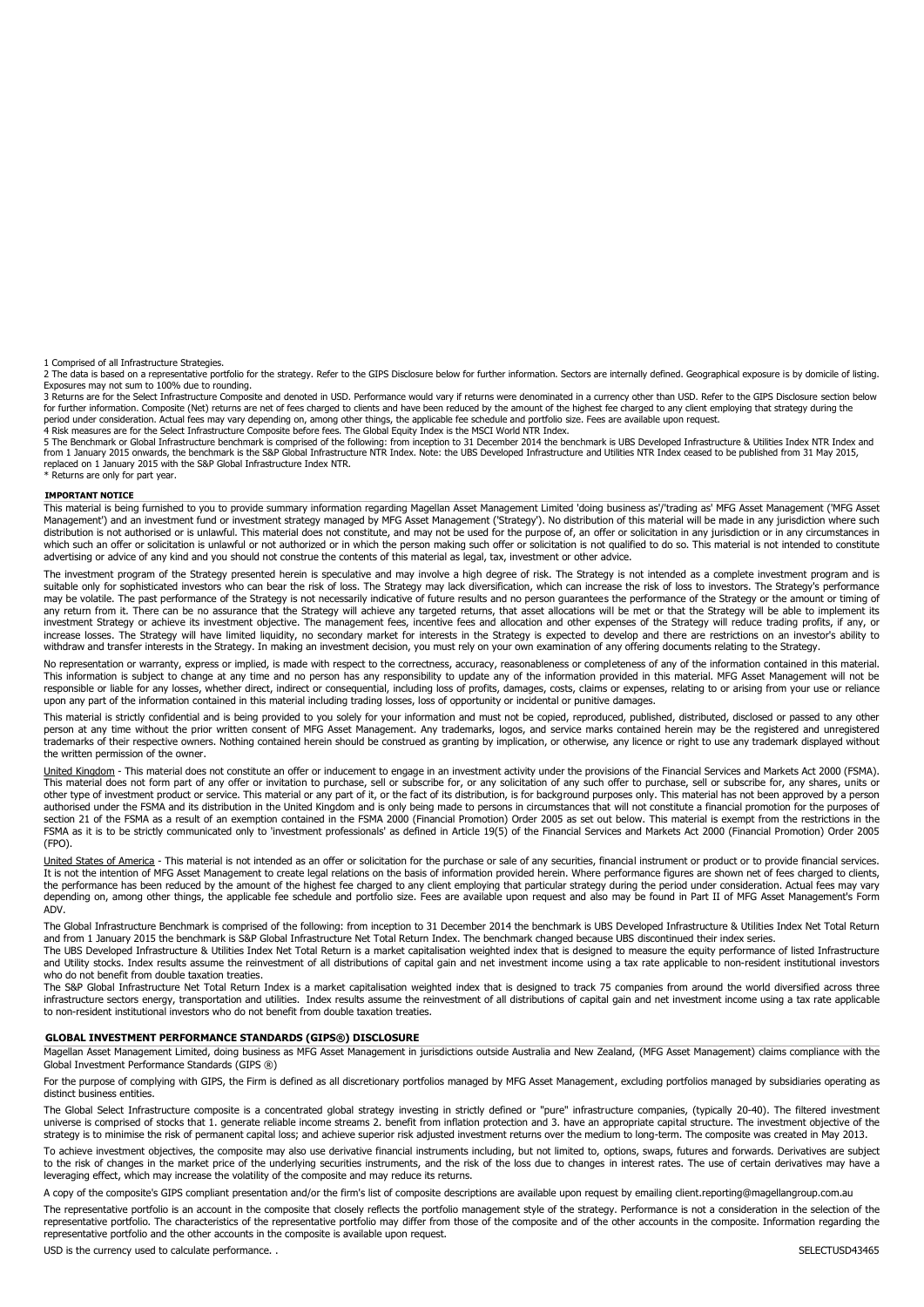## **Strategy Commentary**

The strategy recorded a negative return for the quarter. Stocks that detracted the most on a contributions basis included the investments in ADP of France, Atlas Arteria of Australia, Canadian Pacific Railway and Zurich Airport. ADP shed 14% after the French government said the law to sell its controlling interest in the Paris airport operator wouldn't be ready until the end of the northern winter and it was considering selling its ownership on a piecemeal basis rather than to a strategic buyer. Atlas Arteria lost 10% on talk the 'yellow vest' protests in France that were triggered by a rise in tax on petrol and diesel for environmental reasons would disrupt toll revenue from its French-based highways. Canadian Pacific lost 11% as North American railroad operators sagged on talk a slower US economy would reduce volumes transported by rail. Zurich Airport dropped 18% after revealing that steps announced by Switzerland's regulator would lower its aviation revenue by 150 million Swiss francs.

Stocks that added the most on a contributions basis included the investments in Transurban of Australia, American Tower and Eversource Energy of the US. Transurban added 6.4% in weak markets as management finalised the acquisition of the WestConnex toll road in Sydney. American Tower jumped 9.4% after the owner of wireless communications towers raised guidance for fiscal 2018 and reported higher-thanexpected earnings and sales figures for the third quarter. Eversource rose 6.5% after the power utility announced operating revenue for the third quarter that beat estimates and management indicated that it would increase capital expenditure guidance for the full-year result.



## **Canadian Pacific Railway: Delivering consistent and attractive long-term returns thanks to a long-term efficiency drive.**

In January 2017, Canadian Pacific's respected CEO Hunter Harrison unexpectedly resigned after more than four years in charge of Canada's second-biggest rail operator to join USbased peer CSX. Shares of CSX gained 15% on the news it had recruited the legendary instigator of super-efficient railroading.

Harrison's departure was significant because he symbolised the recent improvement in Canadian Pacific's business operations, even if that revamp had started nearly a decade before Harrison's arrival in 2012. Since the middle of the 2000s, Canadian Pacific has increased the efficiency and reliability of its services and cut costs. Importantly for investor returns, better operational performance allowed Canadian Pacific to lift its charges, resulting in higher margins, profitability and returns that led to a higher share price.

But Canadian Pacific shares rose 6% anyway over the month Harrison resigned and Keith Creel was installed as CEO. Investors could see the bigger trend. That North American railroad companies – and Canadian Pacific, in particular – had so revived themselves in recent time they were well positioned to benefit from an expected jump in freight volumes, which had languished over 2015 and 2016.

Cargo haulage was expected to increase over 2017 and 2018 for two reasons. The first was that demand was rising for commodities that are easily transported by rail; namely potash, grains and oil. The other was that a shortage of truck drivers in North America had boosted truck rates, which meant that rail operators could charge more to carry loads and still be the more economical and reliable option.

The rebound in haulage demand duly occurred, not just for Canadian Pacific but rival Canadian National Railway and other North American railway operators as well. An outlook for more growth and higher margins for North American railroad operators make the well-managed Canadian Pacific an attractive investment for those looking for infrastructure stocks that produce reliable and growing income streams. Canadian Pacific's share rose 24% over 2017 and 2018, a rise underpinned by investor confidence in the company's ability to maximise economies of scale and, ultimately, shareholder returns.